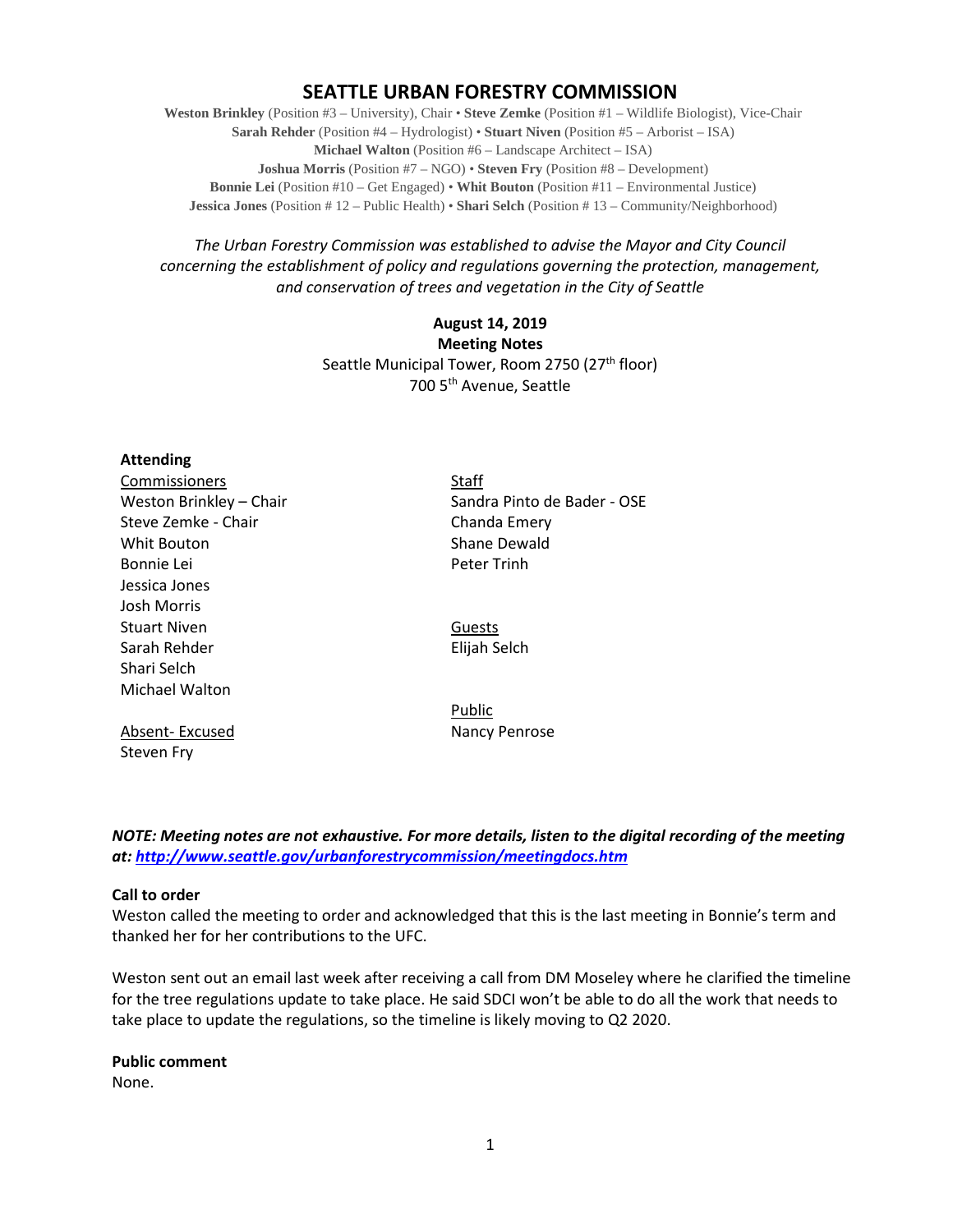# **Adoption of July 3 and July 10 meeting notes**

**ACTION: A motion to approve the July 3 meeting notes as amended was made, seconded, and approved.**

**ACTION: A motion to approve the July 10 meeting notes as amended was made, seconded, and approved.**

# **Ballard multimodal project – Burke-Gilman Trail Missing Link Project**

Shane Dewald and Peter Trinh from SDOT briefed the UFC on the project. This is a three-phase project also known as the Burke-Gilman trail missing link. Two-for-one tree replacement will take place during the duration of the project.

UFC question/comment: is tree replacement done based on canopy volume or stem count? Response: The Executive Order mandates stem replacement. Staff mentioned that projects that are constructed for public benefit (that reduce the number of cars on the road) would benefit from special consideration.

UFC question/comment: If power lines are only on one side of the street, SDOT could compensate by planting larger trees on the street side without wires.

Response: SDOT requires planting the largest appropriate tree for the location.

UFC question/comment: the UFC might issue a recommendation to replace the canopy volume lost. This would be coupled with a recommendation to increase funding for maintenance. Response: SDOT is looking at interpreting code that would provide additional mitigation for removal of very large trees.

UFC question/comment: How many trees are planning to be removed as part of this project? Response: They will get back to the UFC with a number. The later phases of the project are taking place in industrial areas where it's challenging to plant trees and still comply with sight lines for bicycle lanes, etc.

SDOT is using permeable pavement for the trail using a different color for tree pits. This material eliminates the competition for water. Watering will be done with Gator bags and closely monitored. Design is done to minimize maintenance so they can focus on maintaining the trees.

UFC question/comment: What's driving the tree species selection for the site? Response: Their experience is that Oaks are long-lived and fast-growing. They try to stay away from trees that grow fast but are short-lived. Due to space restrictions, the project can't accommodate conifers.

# *NOTE: Meeting notes are not exhaustive. For more details, especially the Q&A portion of the briefing, please listen to the digital recording of the meeting at:*

*<http://www.seattle.gov/urbanforestrycommission/meetingdocs.htm>*

## **Tree Regulations update**

Chanda Emery, SDCI code development staff, provided an update on the work SDCI is currently doing on tree regulations. She has met with OSE and the subcommittee of the UFC. City Council tried to update the tree code last summer. CM Bagshaw took over this effort from CM Johnson. The Mayor's Office is supportive and would like to see robust engagement for voices that haven't been included thus far.

OSE and SDCI are working on an outreach plan. SDCI is also creating an internal inter-departmental team to review all tree-related work that SDCI does.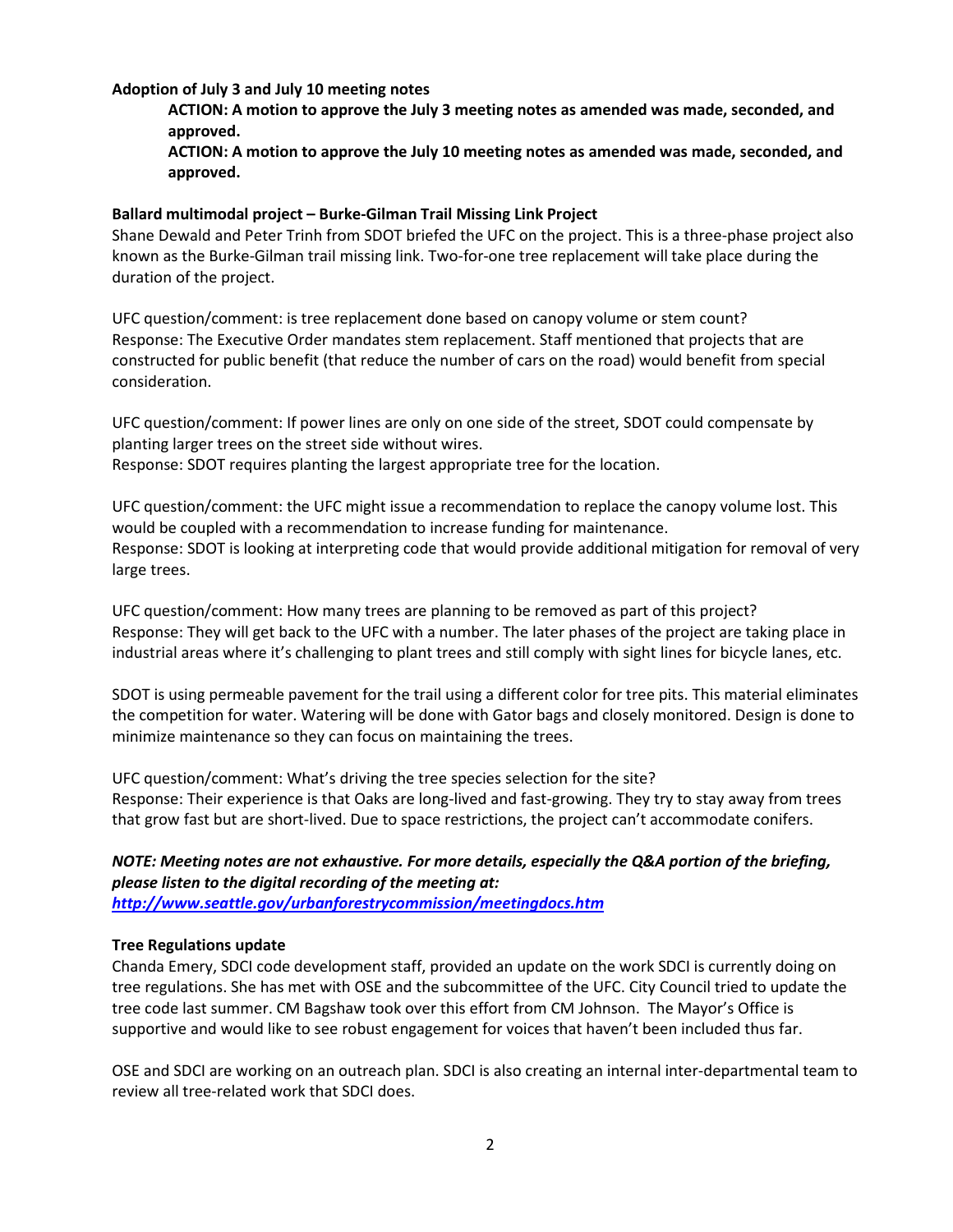In the next four months SDCI and OSE will undertake public outreach and plans to continue to have conversations with the UFC. SDCI is hoping not to write a whole new chapter. The expectation is to finalize the update by Q2 2020 with targeted changes to the legislation.

Would like to finalize implementation of EO 2017-11 in 2019 and update the Exceptional Tree Director's Rule and tree-related information tracking efforts. Having information will help the City do analysis of tree loss and replacement.

UFC question/comment: Existing ordinance establishes that when replacement can't happen on-site, then trees can be planted elsewhere, but without a fee-in-lieu how would the City be able to plant? Response: SDCI and OSE are putting together a list of issues and policy options to get direction from the Executive to go out to the public.

UFC question/comment: the UFC is willing to meet to deliberate with staff to answer questions about their recommendations.

SMC 25.11.090 already calls for tree replacement. SMC 25.11.100 – allows for a permit system

In terms of the TIPs… there are different work groups that update TIPs. TIP 242 and TIP 103. TIP 103 – the checklist doesn't actually mention trees.

UFC to provide input to any TIPs having to do with urban forestry.

*NOTE: Meeting notes are not exhaustive. For more details, especially the discussion and Q&A portion of the briefing, please listen to the digital recording of the meeting at: <http://www.seattle.gov/urbanforestrycommission/meetingdocs.htm>*

## **Hazardous tree definition**

Whit put together a document with initial thoughts to be discussed at the next meeting.

## **Public comment**

None.

## **New Business**

Sandra will share past position papers on tree regs with the UFC for the group to consider refining and resending.

Recommendations:

- SDCI on what they heard today. Thank you/holding them accountable. Glad of public outreach in the next 4 months, complete by 2020, implementing 25.11.090, Acella to report, EO implemented this year.
- Revisions to the TIPS 242, 103, 331B
- Two -for-one propose something more aligned with current times.
- One-pager

# **Adjourn**

## **Public input: (posted online)**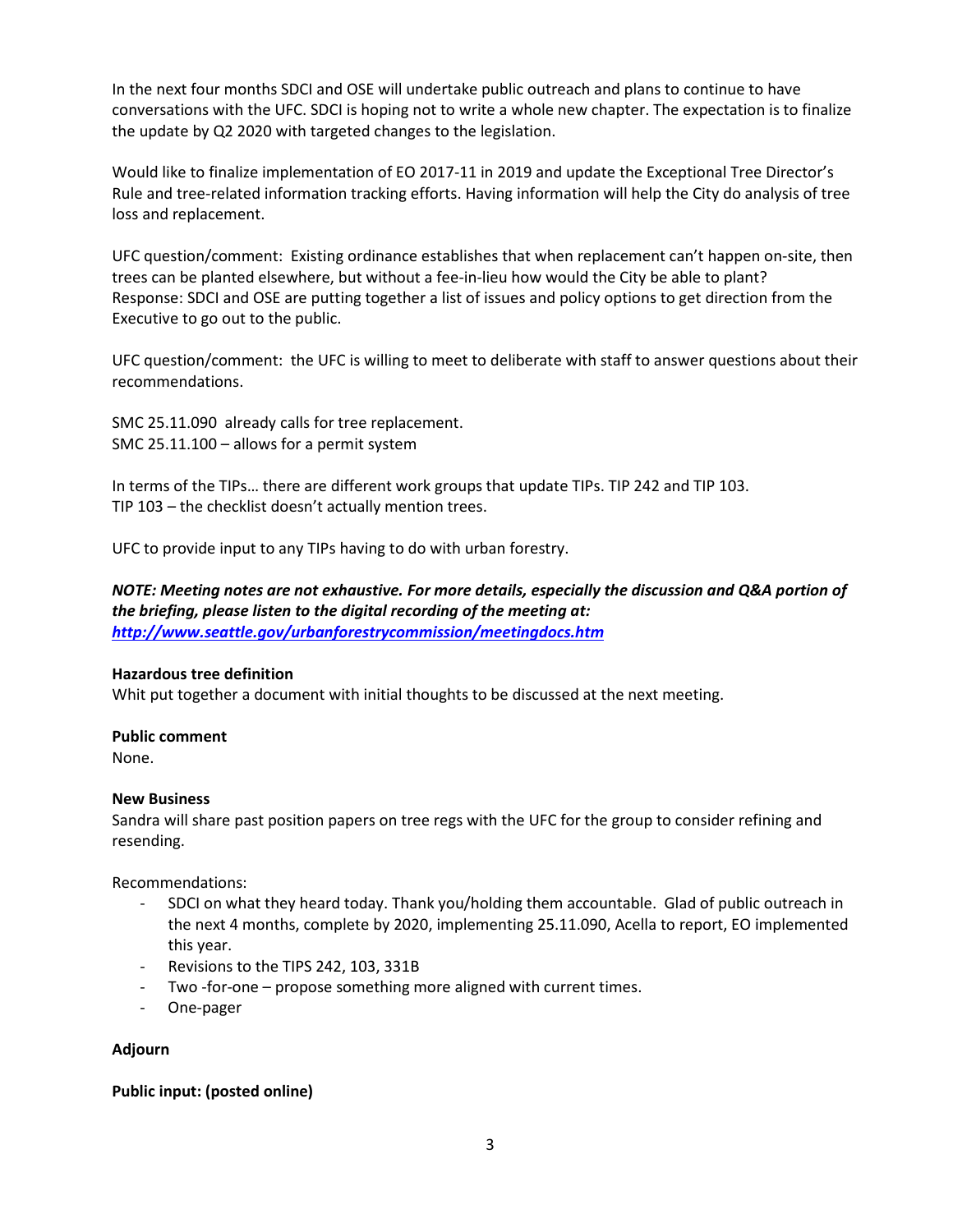-----Original Message----- From: David Moehring <dmoehring@consultant.com> Sent: Tuesday, August 13, 2019 1:09 PM To: Bagshaw, Sally <Sally.Bagshaw@seattle.gov>; Steve Zemke <stevezemke@msn.com> Cc: Strauss, Daniel <Daniel.Strauss@seattle.gov>; Chu, Brian <Brian.Chu@seattle.gov>; Steve Zemke <stevezemke@msn.com>; Pinto de Bader, Sandra <Sandra.Pinto\_de\_Bader@Seattle.gov> Subject: Trees in the Comp Plan

CAUTION: External Email

Honorable City Councilmember Bagshaw,

It's been a while since I had an opportunity to share some opportunities to enhance the weak tree protections in Seattle, and the resolution with the MHA seems to head in the right protection. Thank you in your efforts to arrive to this point.

On a parallel track, I'd be very interested in what can be achieved relative to Seattle's most valuable environmental resource —trees — in the Comp Plan amendments outlined in resolution 31870 (section E). There is a draft of amending the Comprehensive Plan published May 16, 2019 that may be of interest.

I'll call your office to see if the Comp Plan amendments for stronger tree protections might align with your current endeavors.

Kind Regards, David Moehring AIA NCARB 3444 23rd Ave W, #B Seattle WA 98199 [Dmoehring@consultant.com](mailto:Dmoehring@consultant.com) 312-965-0634

**From:** Judith Akalaitis <info@sg.actionnetwork.org> **Sent:** Tuesday, August 13, 2019 11:15 AM To: Pinto de Bader, Sandra <Sandra.Pinto de Bader@Seattle.gov> **Subject:** Seattle NEEDS the Tree Ordinance

#### **CAUTION: External Email**

Sandra Pinto de Bader,

Dear Mayor Durkan,

I am a mom, a teacher and a librarian. I believe in progress but I do not believe in developers clearcutting lots, tree companies cutting down trees without complying with permitting, and developers doing mostly whatever they want to get their own agenda.

I believe in a future for my children and for Seattle, and that includes a healthy and not rapidly disappearing tree canopy.

I urge you to stand up and protect our city and its children by putting the tree ordinance on the table and fighting for it. I voted for you and I believe that you can do better. This is what needs to be done: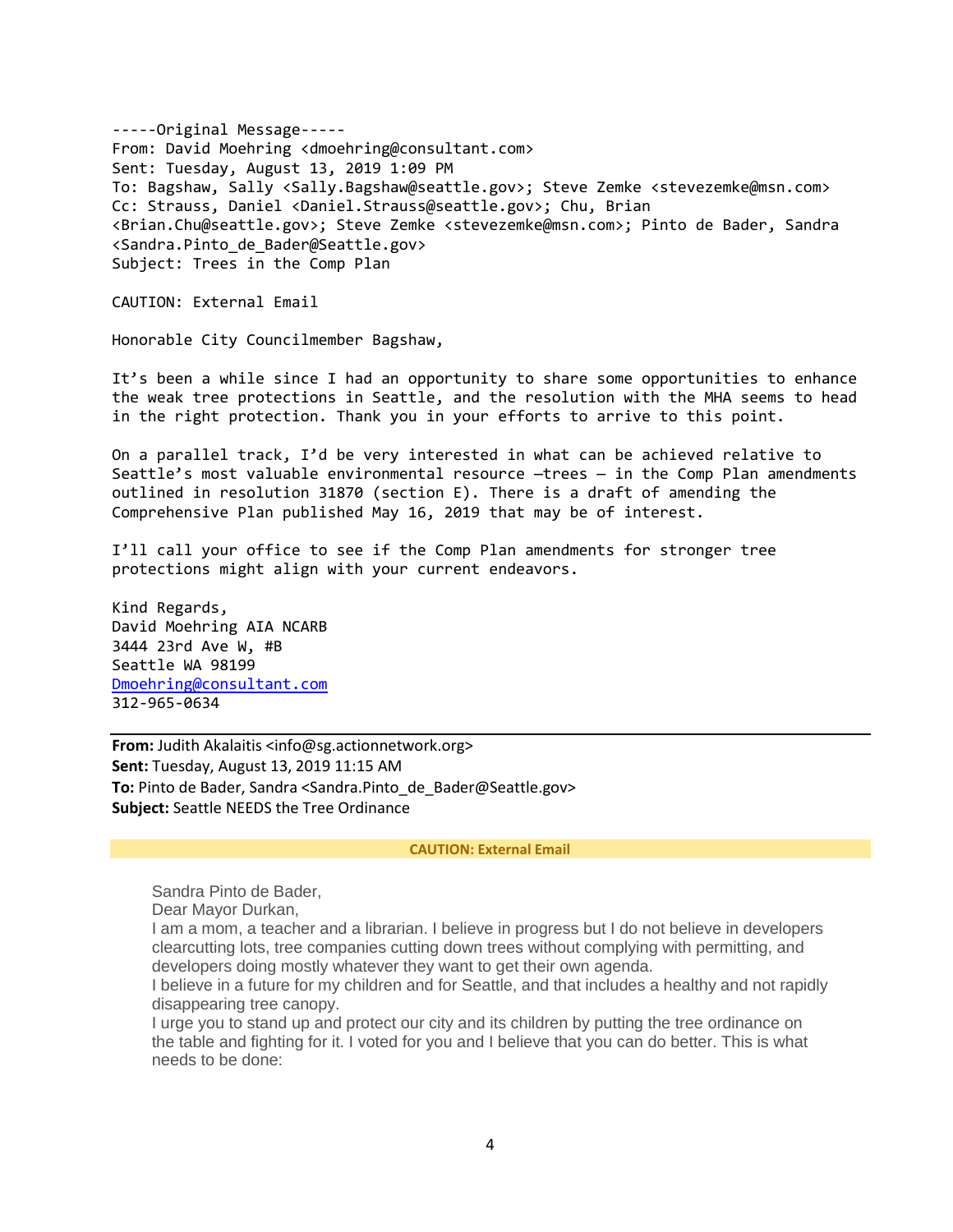Please update Seattle's Tree Protection Ordinance as recommended in the latest draft by the Seattle Urban Forestry Commission.

Expand the existing tree removal and replacement permit program, including 2-week public notice and posting, as used by the Seattle Department of transportation (SDOT) – to cover all trees 6" DBH and larger on private property in all land use zones, both during development and outside development.

Require the replacement of all trees removed that are 6" DBH and larger with trees that in 25 years will reach equivalent canopy volume – either on site or pay an in-lieu fee into a City Tree Replacement and Preservation Fund. Allow the Fund to also accept fines, donations, grants and set up easements.

Retain current protections for Exceptional Trees and reduce the upper threshold for exceptional trees to 24" DBH, protect tree groves and prohibit trees over 6"DBH being removed on undeveloped lots.

Allow removal of no more than 2 significant non-exceptional trees in 3 years per lot outside development

Establish one citywide database for applying for tree removal and replacement permits and to track changes in the tree canopy. Post online all permit requests and permit approvals for public viewing.

Expand SDOT's existing tree service provider's registration and certification to register all tree service providers working on trees in Seattle.

Provide adequate funding in the budget to implement and enforce the updated ordinance. Please give me a call or have any of your staff give me a call ANYTIME to talk about this crucial issue.

Kind Regards, Judith Akalaitis and Family 206-370-4176 Judith Akalaitis

[judy@akalaitis.net](mailto:judy@akalaitis.net)

3116 NE 84th St Seattle, Washington 98115-4718

**From:** woodrow thompson <info@sg.actionnetwork.org> **Sent:** Tuesday, August 13, 2019 7:59 PM To: Pinto de Bader, Sandra <Sandra.Pinto de Bader@Seattle.gov> **Subject:** Trees - #1 mitigation in climate crisis

## **CAUTION: External Email**

Sandra Pinto de Bader, with the expanded backyard cottage, adu, ddu allowance law, more trees will be in risk of being chopped down to be replaced by adu's, ddu's. any adu or ddu should give trees first priority to the land and the adu or ddu be reduced or not allowed if it means to harm or displace trees tin order to build the adu or ddu woodrow thompson [tomwc44@hotmail.com](mailto:tomwc44@hotmail.com)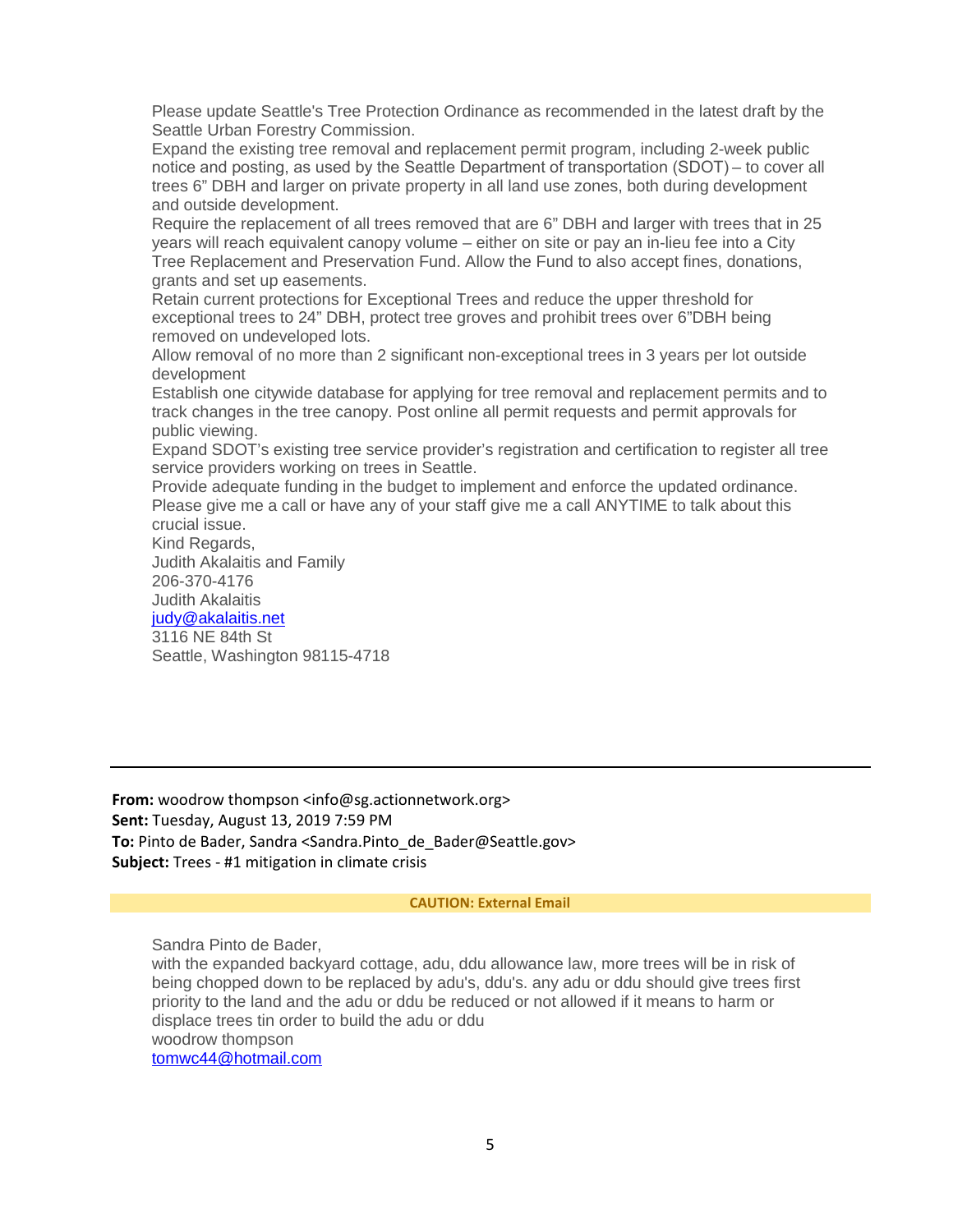11527 25th ave n.e. seattle, wa, Washington 981245

**From:** Judith Leshner <jack2729rabbit@earthlink.net> **Sent:** Wednesday, August 14, 2019 10:37 AM **To:** Pinto de Bader, Sandra <Sandra.Pinto\_de\_Bader@Seattle.gov> **Subject:** TREES: Updating Tree Protection Ordinance

#### **CAUTION: External Email**

Dear Ms. Pinto de Bader:

I wish to share with you and your team the email that I am sending to Mayor Durkan and to each Seattle City Council member on the importance of following through with the recommendations by the Urban Forestry Commission to update the current Tree Protection Ordinance. I thank all of you on the Urban Forestry Commission for all the work you have done to protect the trees of Seattle. They are treasures that are too often taken for granted and sorely missed when gone.

Thanks to you and to your team.

Sincerely, Judith Leshner

Dear Mayor Durkan:

I have written to each City Council member as well as to you many times about the imperative need for Seattle to update its Tree Protection Ordinance. As a member of TreePac, Friends of the Urban Forest and now Don't Clearcut Seattle, I am familiar with the recommended improvements and updates from the Urban Forestry Commission to the current Tree Ordinance and I wholeheartedly support these proposals.

Particularly important is the need to establish a database where tree removals and replacements are tracked and where permits can be viewed by the public.

Funding for our improved Tree Protection Ordinance has to be provided. We all are becoming more and more aware of the benefits of trees to our environment. They provide clean air and water and shade to help keep the increasing temperatures bearable. A downside of trees might only be when someone determines that "that tree is in my way" and is not really aware of the consequences of the removal of that tree.

You and the City Council have the power to help us all keep these treasures of our city and to help insure that Seattle will have trees, significant trees 20, 30 and more years from now. In the future citizens will surely notice if our city is looking rather bare in the winter and hot in the summer and will wish that the Mayor and the City Council had done more to keep our city Green.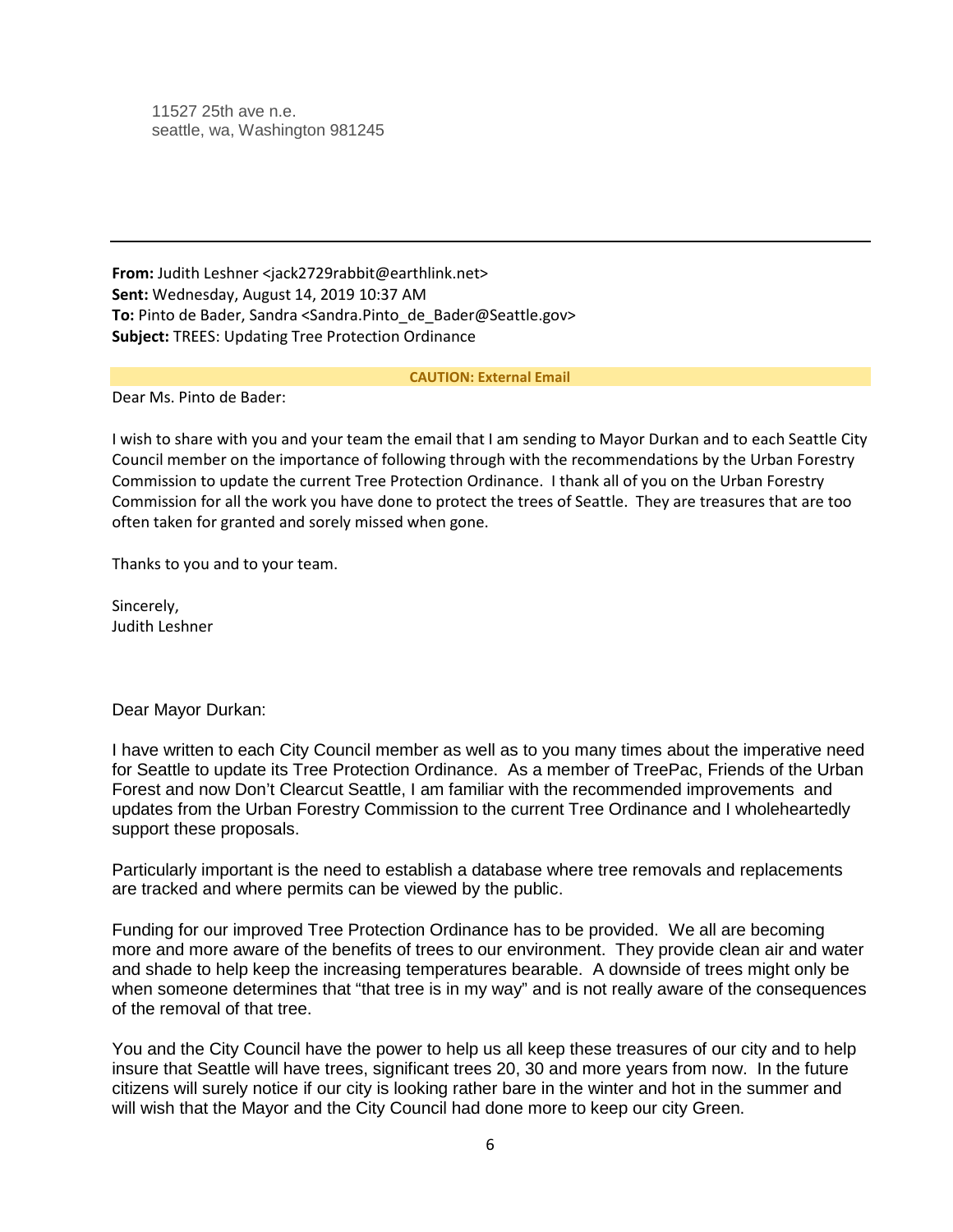Please help preserve our trees and encourage the City Council to vote this year for a new Tree Protection Ordinance with ample protective provisions and funding for it.

Thank you for your care.

Sincerely, Judith Leshner 2568 10th Ave W Seattle, WA 98119" [jack2729rabbit@earthlink.net](mailto:jack2729rabbit@earthlink.net)

**From:** Catherine Ruha <info@sg.actionnetwork.org> **Sent:** Wednesday, August 14, 2019 7:35 PM **To:** Pinto de Bader, Sandra <Sandra.Pinto\_de\_Bader@Seattle.gov> **Subject:** Trees are important in the Green New Deal!

#### **CAUTION: External Email**

Sandra Pinto de Bader,

It is time to pass the Tree Ordinance with the new updates. Losing tree canopy feeds Heat Island issues and climate change. Trees cool, clean the air, and help people feel better and reduce stress. This city can no longer allow developers to cut down our trees. Developers who want to build here must think of the health of the city environment and the beings who life here. Please Expand the existing tree removal and replacement permit program, including 2-week public notice and posting, as used by the Seattle Department of transportation (SDOT) – to cover all trees 6" DBH and larger on private property in all land use zones, both during development and require the replacement of all trees removed that are 6" DBH and larger with trees that in 25 years will reach equivalent canopy volume – either on site or pay an in-lieu fee into a City Tree Replacement and Preservation Fund. Allow the Fund to also accept fines, donations, grants and set up easements.

Trees are not a luxury items. They are helpful and healthful in many ways and on many levels. Keep the Emerald City green.

# Catherine Ruha

[cathyruha@yahoo.com](mailto:cathyruha@yahoo.com) 1541 NE 91st Street Seattle, Washington 98115

**From:** Stuart Niven <panorarbor@gmail.com>

**Sent:** Monday, August 12, 2019 1:20 PM

**To:** PRC <PRC@seattle.gov>; DOT\_LA <DOT\_LA@seattle.gov>; Juarez, Debora <Debora.Juarez@seattle.gov>; McGarry, Deborah <Deborah.McGarry@seattle.gov>; Pederson, Art <Art.Pederson@seattle.gov>; Landry, David <David.Landry@seattle.gov>; TreesforSeattle <TreesforSeattle@seattle.gov>

**Cc:** David Moehring <Dmoehring@consultant.com>; Annie Thoe <neighborhoodtreekeepers@gmail.com>;

LEG\_CouncilMembers <council@seattle.gov>; Durkan, Jenny <Jenny.Durkan@seattle.gov>

**Subject:** At least 2 'Exceptional' & 7 Significant Trees under threat from 12 large townhouses at 14302 30TH AVE NE upzone from SF to LR3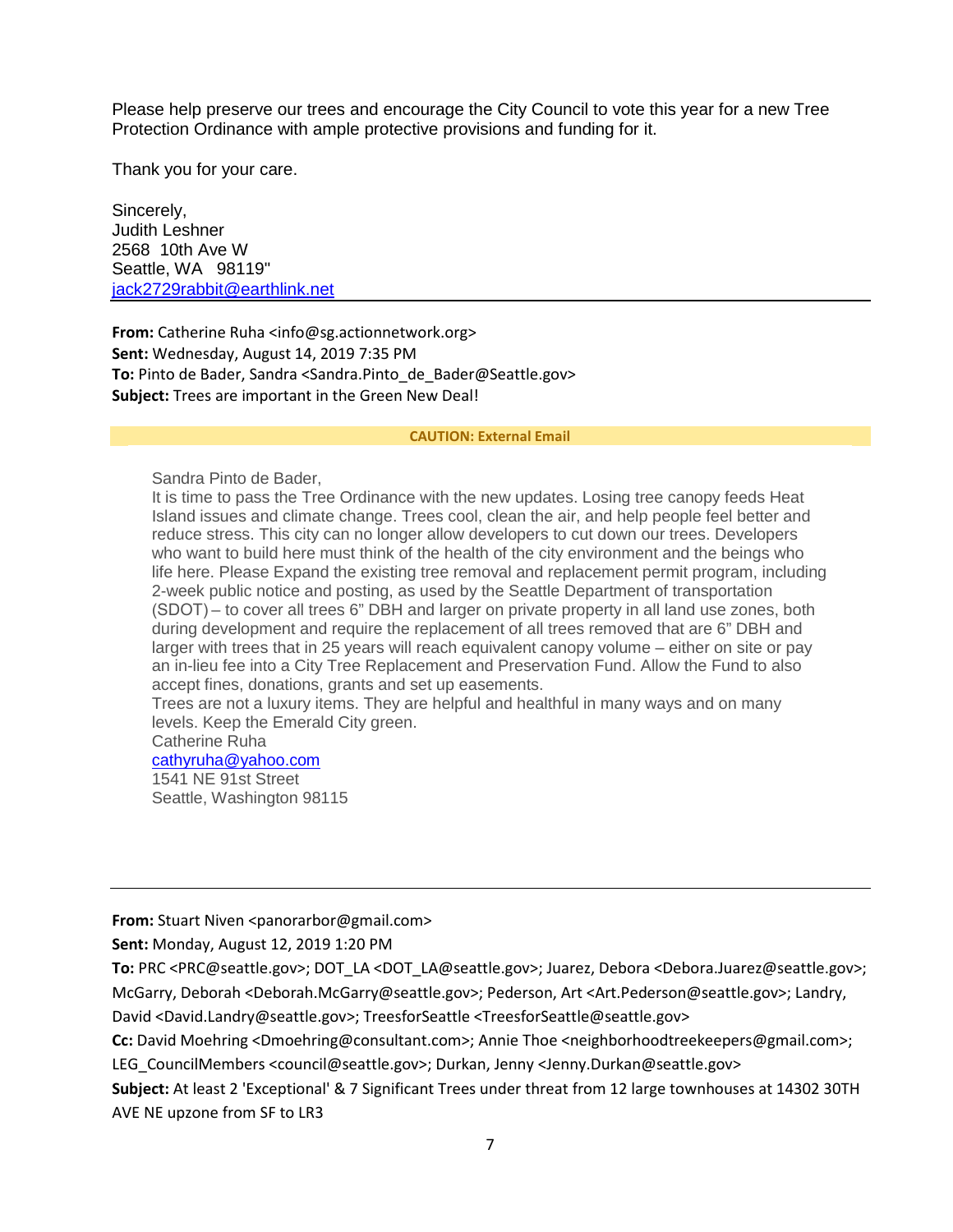### **CAUTION: External Email**

Following the recent Design Review meeting for the proposed development at the above property, it appears that yet another development of a property with mature native and non-native 'exceptional' and 'significant' trees on site is not being reviewed as per the SMC 25.11.070 requirements that are in place to protect 'exceptional' trees. Please take the appropriate action to request design alternatives to protect and retain all existing 'exceptional' trees on site, as well as many 'significant' trees.

It is possible to design new developments and retain trees as the attached document clearly shows is possible in the City of Seattle.

It is universally accepted that trees are essential for all life on planet Earth. Every week there are news articles and reports about the fact that climate change is negatively affecting the health and livelihood of all people around the world and how important trees are in urban environments for help provide essential ecological benefits that in turn reduce the financial burden on individuals and Cities. This is a scientific fact, yet Seattle continues to allow the removal of large, mature trees and does not adequately protect any of its so-called 'exceptional' trees when a site is being developed, nor does it track these losses or enforce the replacement of them (25.11.090). This must STOP before it is too late and we lose all mature tree canopy cover and are left with small ornamental trees that provide very little ecological benefits.

This project, like many before it, needs to be reviewed properly, per current Tree Protection Codes and so it is in line with the City's own claim on the 'Trees for Seattle' website that, "Seattle's goal, established in 2007, is to reach 30% canopy cover by 2037. The City of Seattle's most recent canopy cover study, using data from 2016, found that 28% of Seattle is covered with trees." There is absolutely no way the canopy can increase if there is a continual allowance for the removal of significant and exceptional trees on properties being developed.

SDCI's own tag line claims "As stewards and regulators of land and buildings, we preserve and enhance the equity, livability, safety, and health in our communities", but this is absolute hypocrisy given the blatant disregard for threats like this one to existing mature tree canopy cover, and the lack of adherence to its own Tree Protection Codes.

One excuse and reasoning for this type of development is typically the claim that it is creating 'affordable housing'. With no subsidy for housing or caps on property values in Seattle, this is an abstract concept that has no basis in reality and is clearly political rhetoric that benefits the few, not the many, and is destroying our environment and fragile ecology along the way.

Please enforce the Tree Protection Code and work with the Urban Forestry Commission to adopt the proposed revisions to the ordinance so that Seattle can retain and enhance its tree canopy cover and volume. Protecting trees does not mean increased density cannot exist; intelligent design and conscientious review will mean both trees and development can co-exist in relatively harmony.

Thank you and kind regards,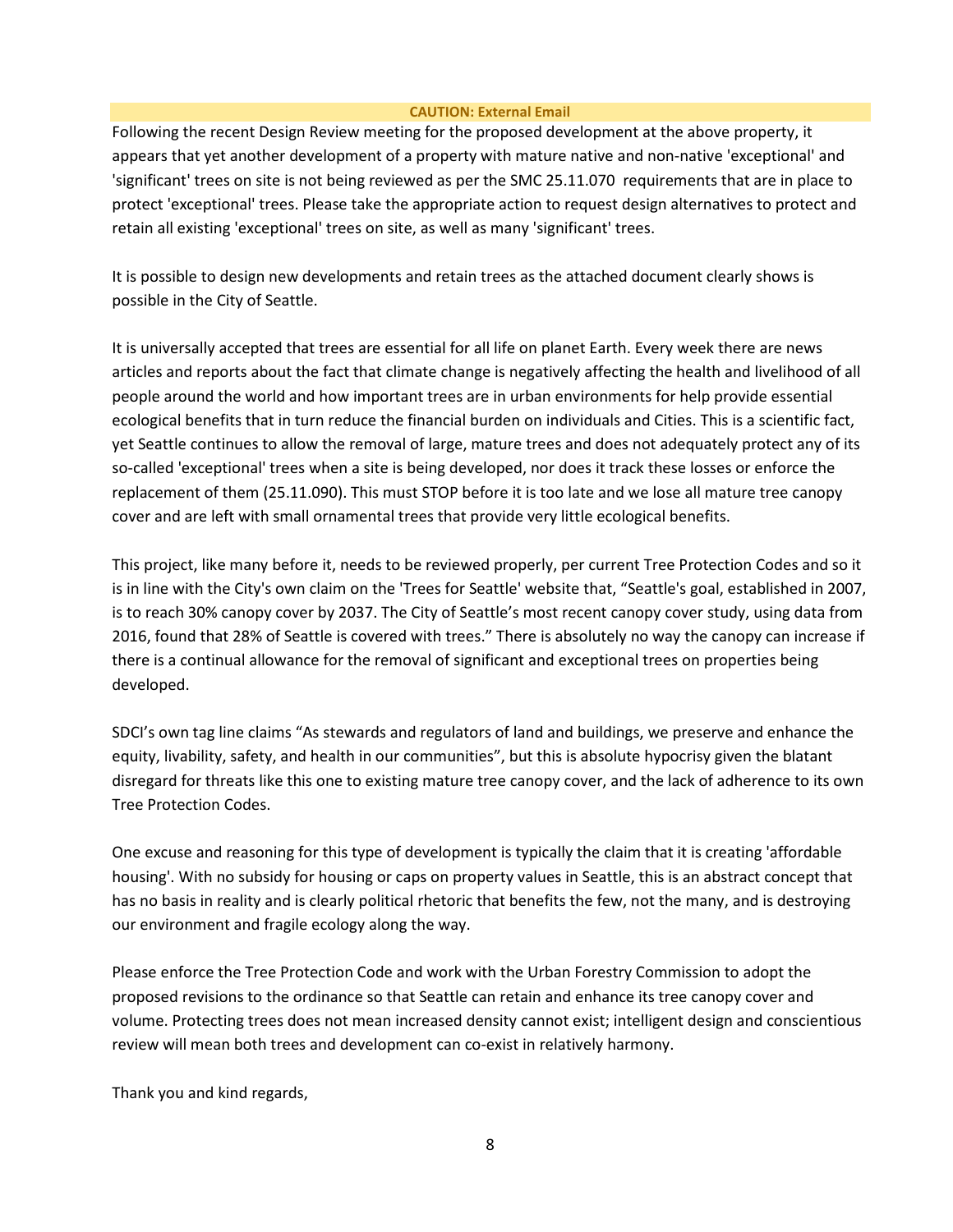# Stuart Niven, BA(Hons)

# *PanorArborist*

ISA Certified Arborist PN-7245A (2012 - Present) Tree Risk Assessment Qualification (TRAQ) (2013 - Present) ISA Certified Tree Worker - Climber Specialist (2011 - 2015) Arborist on Seattle's Urban Forestry Commission (2018 - Present) Lifetime Member of PNW-ISA & Member of Seattle Audubon

#### [www.panorarbor.com](http://www.panorarbor.com/)

Tel/Text: 206 501 9659

# **Ballard Townhouses Ret** Exceptional and Large

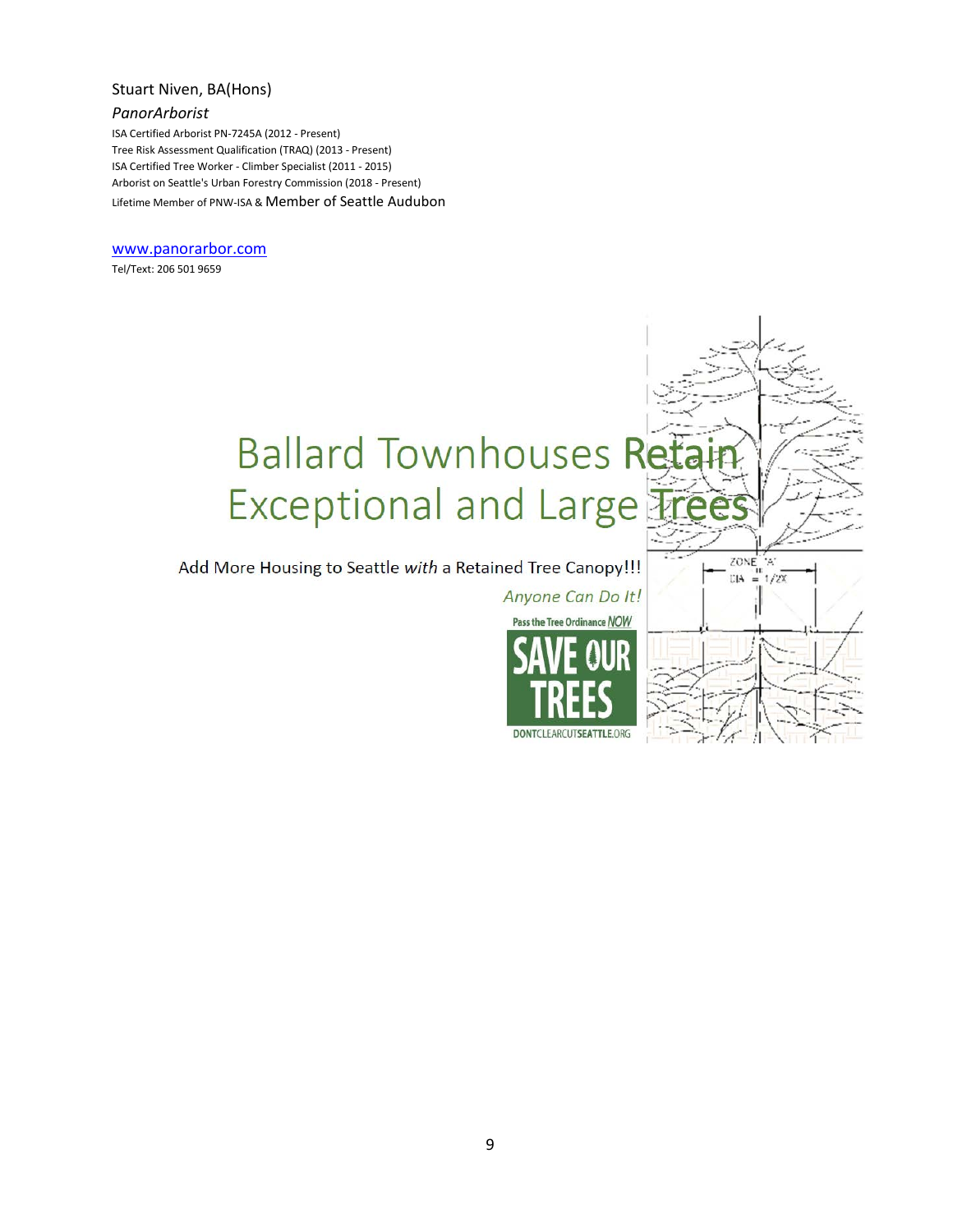



**From:** Michelle Najera <info@sg.actionnetwork.org> **Sent:** Monday, August 12, 2019 1:03 PM **To:** Pinto de Bader, Sandra <Sandra.Pinto\_de\_Bader@Seattle.gov> **Subject:** We need a new tree ordinance now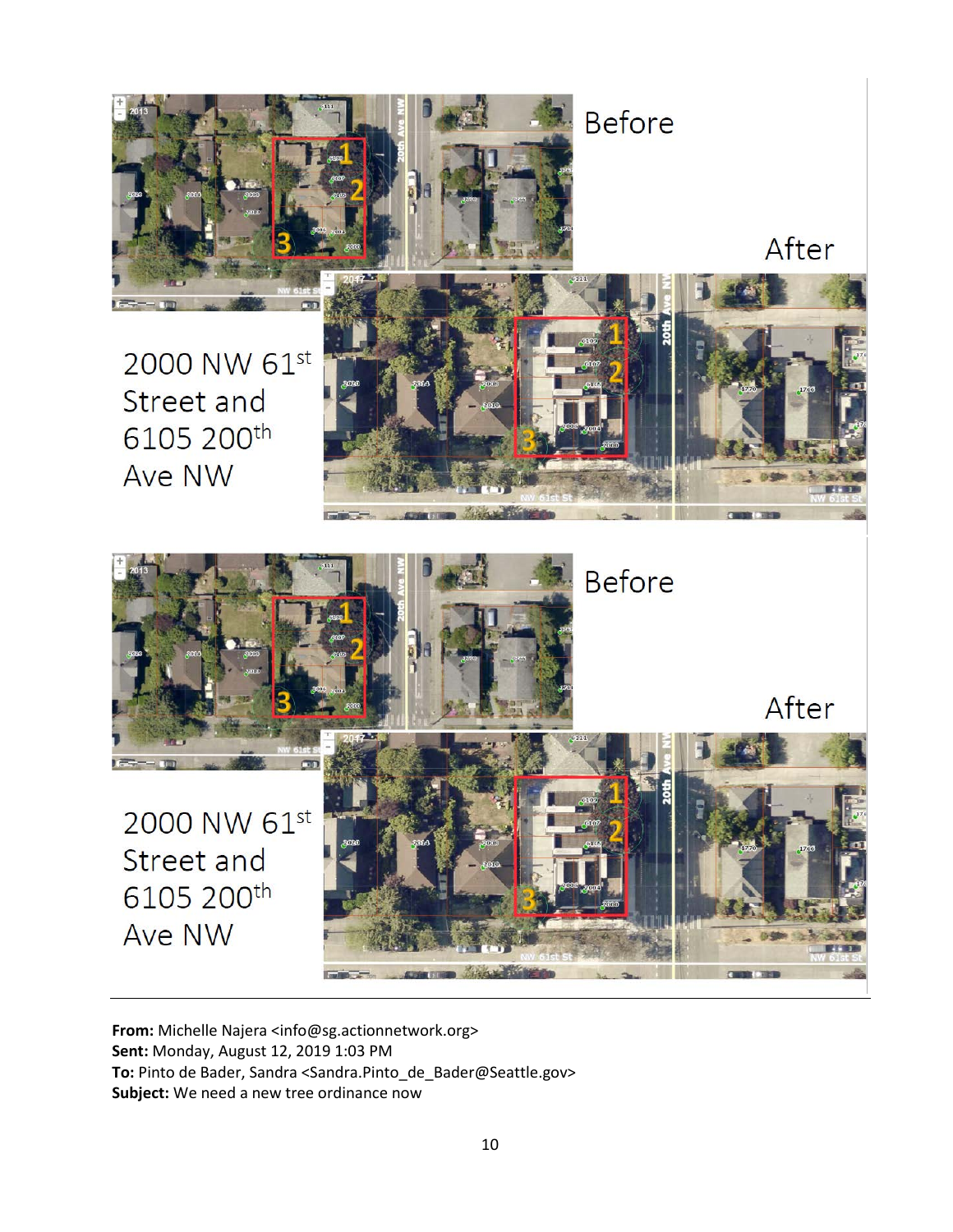Sandra Pinto de Bader,

Hello. I'm writing to support updates to Seattle's tree ordinance. The trees of Seattle should be a source of pride. The shading they provide impact the appeal of the city and the comfort of its residence. Studies show that cities with 30% shading have greatly reduced needs for cooling. Due to heavy development that does not consider trees, we are losing the canopy that many of us connect with this place. Homeowners that have invested in Seattle are rightly encouraged to protect trees. But developers have free reign. The city should set and hold to tree coverage goals and hold develops to the same or higher standard for tree preservation. We only get one chance to steer the development of Seattle in the right direction. Once the trees are gone, we won't be able to bring them back. Michelle Najera

[mnajerira@gmail.com](mailto:mnajerira@gmail.com) 12008 22nd Ave NE Seattle, Washington 98125

**From:** seattleposa@googlegroups.com <seattleposa@googlegroups.com> **On Behalf Of** michaeloxman **Sent:** Saturday, July 20, 2019 8:26 AM

**To:** David Moehring <dmoehring@consultant.com>; Herbold, Lisa <Lisa.Herbold@seattle.gov> **Cc:** ADU Magnolia Appeal <adu-magnolia-appeal@googlegroups.com>; seattleposa@googlegroups.com **Subject:** [SeattlePOSA] Re: Tree Legal Comment on ADUs Update from Councilmember Herbold

**CAUTION: External Email**

Dear Councilmember Herbold,

I am writing regarding the number of ADU's you estimate will probably be built per year under the new ordinance voted in unanimously by the City Council.

I am wondering if the staff arborists in our city planning department will be able to process 1.3 new building permit applications per day?

Can you tell me how many applications per day the arborists currently process per day?

I understand in 2018 there was only 1 arborist employed by the city planning department.

This is a small arborist personnel capability, considering the \$5 billion dollars worth of active projects currently being administered by the Department of Construction and Inspection.

I understand 2 new arborists have been hired this year by DCI. I called DCI recently and left a voicemail message asking what their duties are, but have not received a reply.

Thanks for listening.

Michael Oxman (206) 949-8733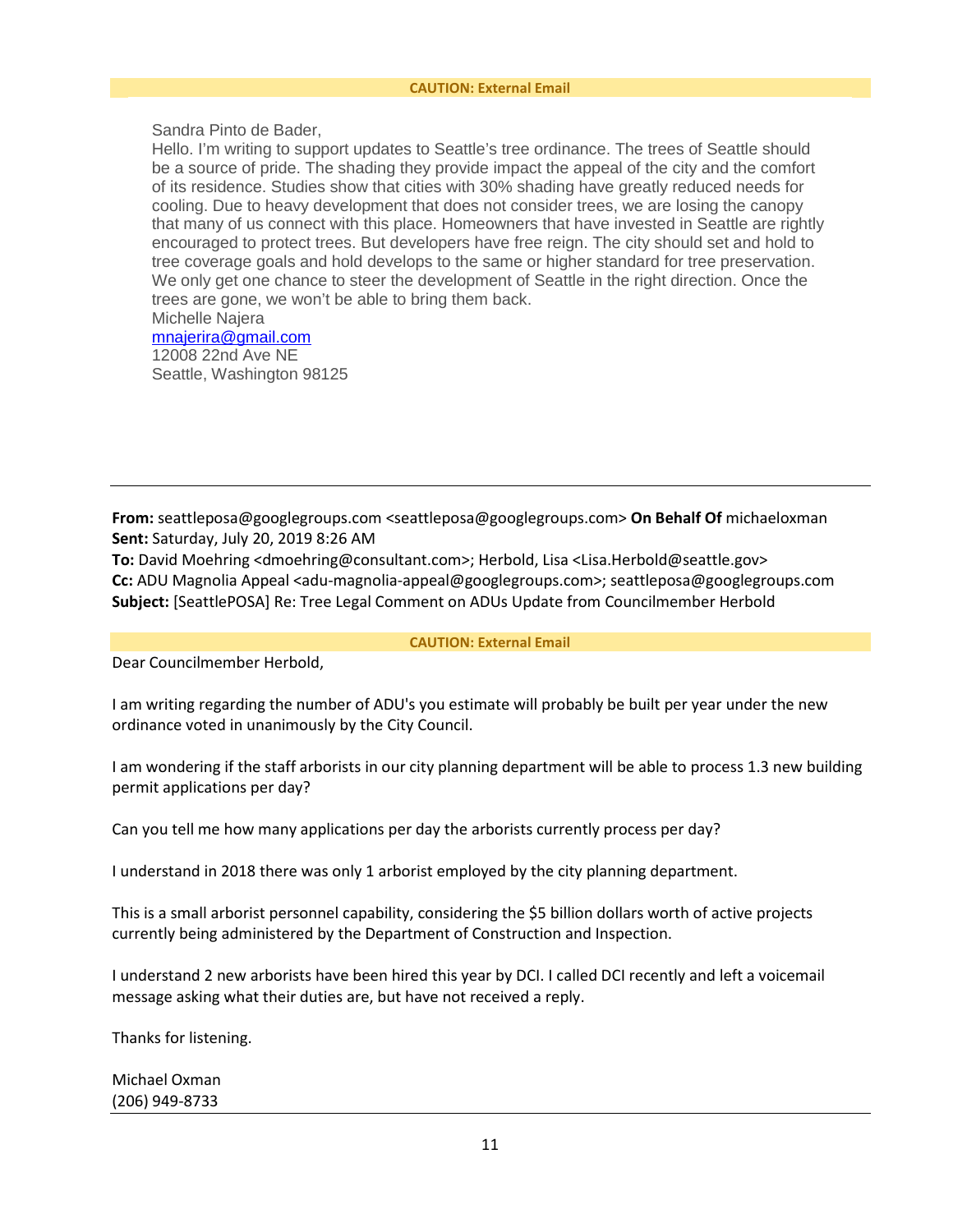**From:** David Moehring <dmoehring@consultant.com> **Sent:** Friday, July 19, 2019 9:34 PM **To:** Herbold, Lisa <Lisa.Herbold@seattle.gov> **Cc:** ADU Magnolia Appeal <adu-magnolia-appeal@googlegroups.com> **Subject:** Comment on ADUs Update from Councilmember Herbold

#### **CAUTION: External Email**

Honorable Councilmember Lisa Herbold-

Thank you for the thoughtful and detailed response on why you supported the ADU legislation despite some noted flaws relative to affordability and displacement potential.

Within the recent 10 months (Sept 2018 to today), there have been **239** permits just for ADU (split about 50% between attached AADU and detached DADU.)

That 239 count was likely a slower ADU-application period given the pending legislation changes proceeding July 2019. So, now that the new legislation is in place; and now that developers are free to do speculative tear-downs and new triplex configurations; and now that anyone is allowed both an AADU and a DADU along with a primary house, we should certainly find no problem in reaching the 400-plus ADU this next year.

The ADU production over the last prior 10 years has not been flat per the FEIS, nor would one anticipate a constant flat-rate amount of ADU being built over the next 10 years. There were steep spikes in the number of DADU from 2014 to 2017, and increases in annual production will likely grow especially as properties are flipped by speculative developers. In fact, it is very reasonable to think that there may be a small 10% increase each year in the number of permitted ADU (including some lots having as many as two ADU.)

So if **400** ADU are permitted in 2019, then **440** might be permitted in 2020, and **480** might be permitted in 2021. Would that not be a reasonable assumption for an area like Seattle? If you concur, that would mean the tenth year (or 2028) might yield around **940** new ADU permits... especially with locations of smaller lots that are within the parts of Seattle that are less expensive. In the first 10 years, this growth rate results in **~6,300 ADU** rather than just 4,430 the City used in the FEIS study.

But why stop looking at the impacts in 2028? Is that when the 9.0 quake hits and people evacuate Seattle for greener pastures? Unlikely and let's pray that never be the case.

What is the real impact of three dwellings across every lot over 3200 SF in Seattle at the steady **10% growth rate i**n the number of ADU permitted per year:

- Seattle has permitted ~**6,300** ADU by 2028;
- and then Seattle could permit about **22,900** ADU by 2038;
- and then Seattle could permit about **65,800** ADU by 2048 at 10% annual growth, or the equivalent of half of all SF-zoned lots being fitted with a house and ADU.

Not buying a 10% growth in the number of permitted ADU per year (as being too agressive), then how about just **5% annual growth** in the number of ADU permits per year:

- Seattle would permit ~**5,030** ADU by 2028;
- and then Seattle could permit about **13,220** ADU by 2038;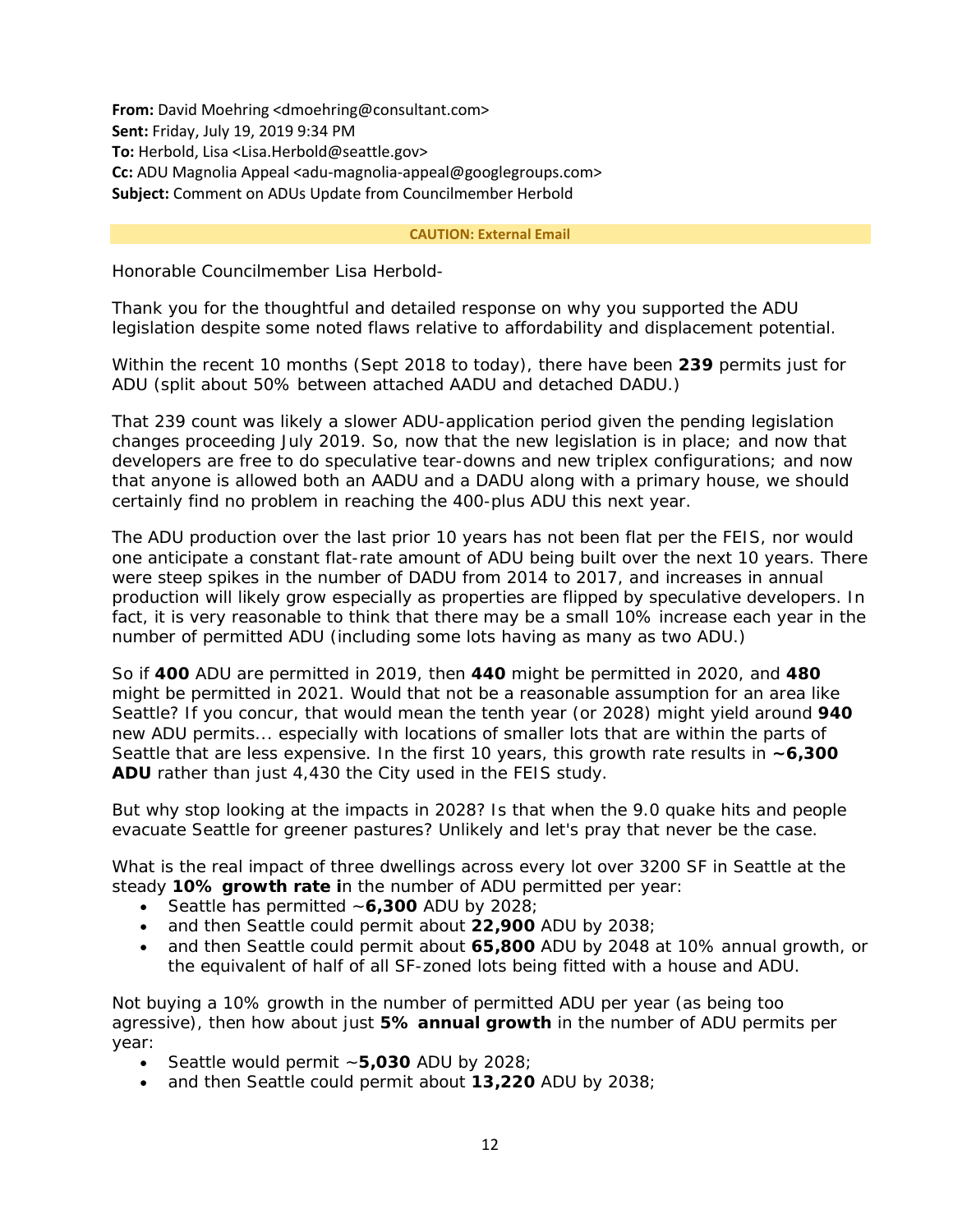• and then Seattle could permit about **26,500** ADU by 2048 at just 5% annual growth, or the equivalent of 20% of all SF-zoned lots being fitted with a house and ADU.

Numbers may not be your or my game... so please have your knowledgeable staff look into the likelihood of rate of production growth for at least 30 years. In any case, responsible legislation does not look at the impacts to the city in just one decade. One generation - or 30 years of accountability - should have been considered a reasonable approach.

That's where **Urban Heat Island Effect and Climate Change** come into play. Since the new legislation only requires one 2-inch diameter tree of any species to be planted on a single lot of any size with an ADU, the urban forest of Seattle will deplete rapidly. Where is the proof? Just look at the first 10 properties actual on the attached list of current Seattle properties with ADU permit applications. Those lots have existing tree canopies in back or along side of existing houses ranging from 20 to 87 percent tree canopy coverage. The average lot tree canopy coverage at risk is 40% across those 10 lots. Think about the impact to Seattle's tree canopy coverage thirty years from now where 26,500 to 65,000 lots may have their tree coverage reduced from 40% to perhaps just 20% or likely even less.

You don't need to look too far to find dense cities with hills and waterfront without tree canopies. Is that the goal of this City Council? David Moehring AIA

Lima, Peru swelled from a population of 500,000 in 1940 to 3,000,000 thirty years later. Now the City is 10.5-million despite its natural disasters. Tree canopy is almost non-existent within occupied areas.

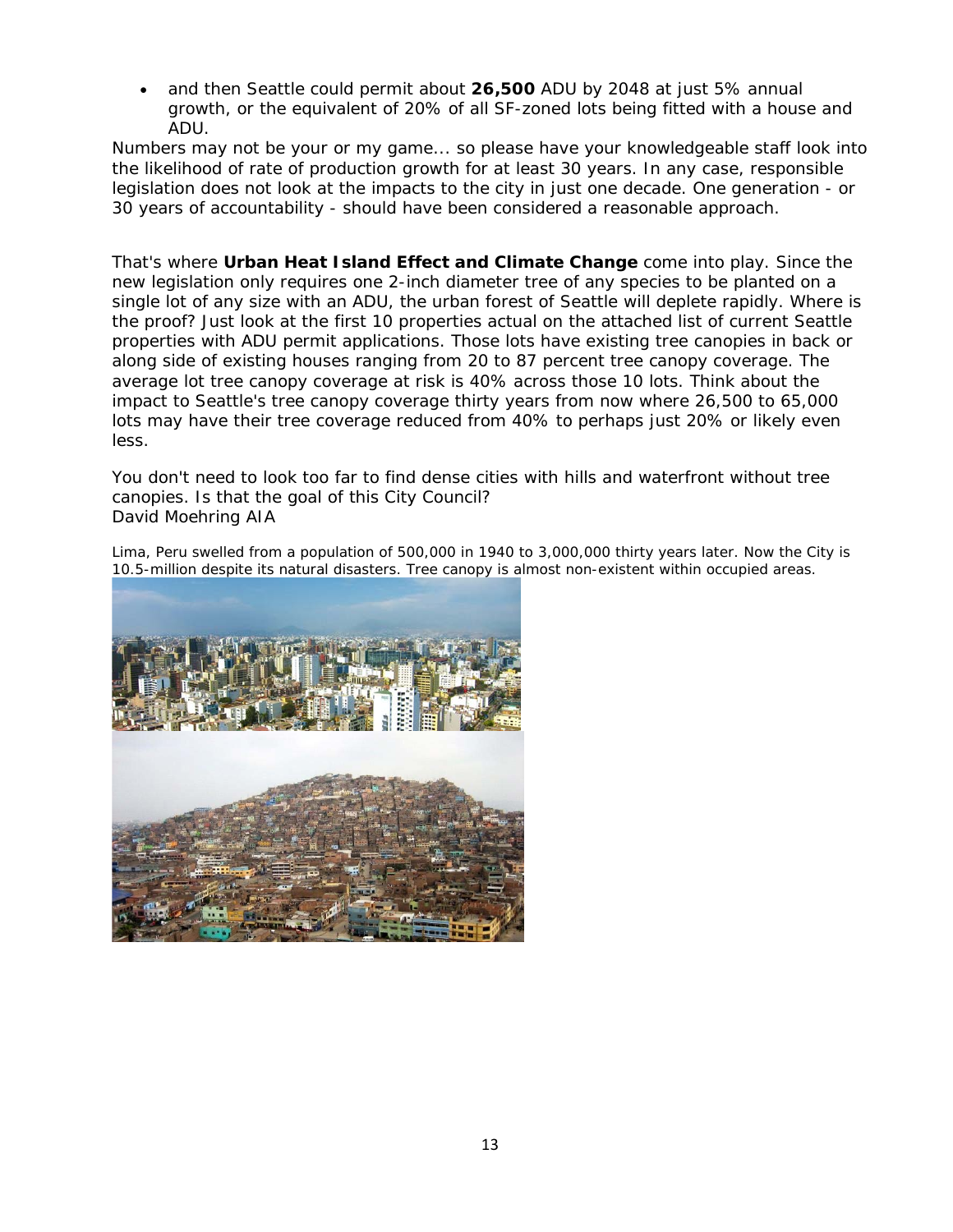



# Realistic example: 26 ft by 20 ft = 520 SF level one + 480 SF level two = 1000 SF

https://samphoas.com/plan-3d-home-design-8x6m-with-3-bedrooms/

**Sent:** Wednesday, July 17, 2019 at 3:28 PM From: "Herbold, Lisa" [<Lisa.Herbold@seattle.gov>](mailto:Lisa.Herbold@seattle.gov) **To:** "David Moehring" <**dmoehring@consultant.com> Subject:** RE: ADUs Update from Councilmember Herbold Dear David,

Thank you for writing to me about the Accessory Dwelling Units (ADUs) [legislation.](http://seattle.legistar.com/LegislationDetail.aspx?ID=3976805&GUID=6402D8F2-8188-4891-B449-A160356FFD87&Options=&Search=)

I support the construction of ADUs to provide more housing options in our city, as well as potentially provide homeowners an option to have family members – both aging parents and adult children – live in units on their property as well as create an income source for those struggling to keep up with a high mortgage and increasing property taxes. The numbers of people who attended the Council's ADU public hearing to say that they had been waiting for years for the legislation to be passed so that they could build an ADU for their parents and/or adult children – who otherwise could not afford to live in Seattle – was a compelling story of property owners who want to share their asset to create affordable living for people about whom they care.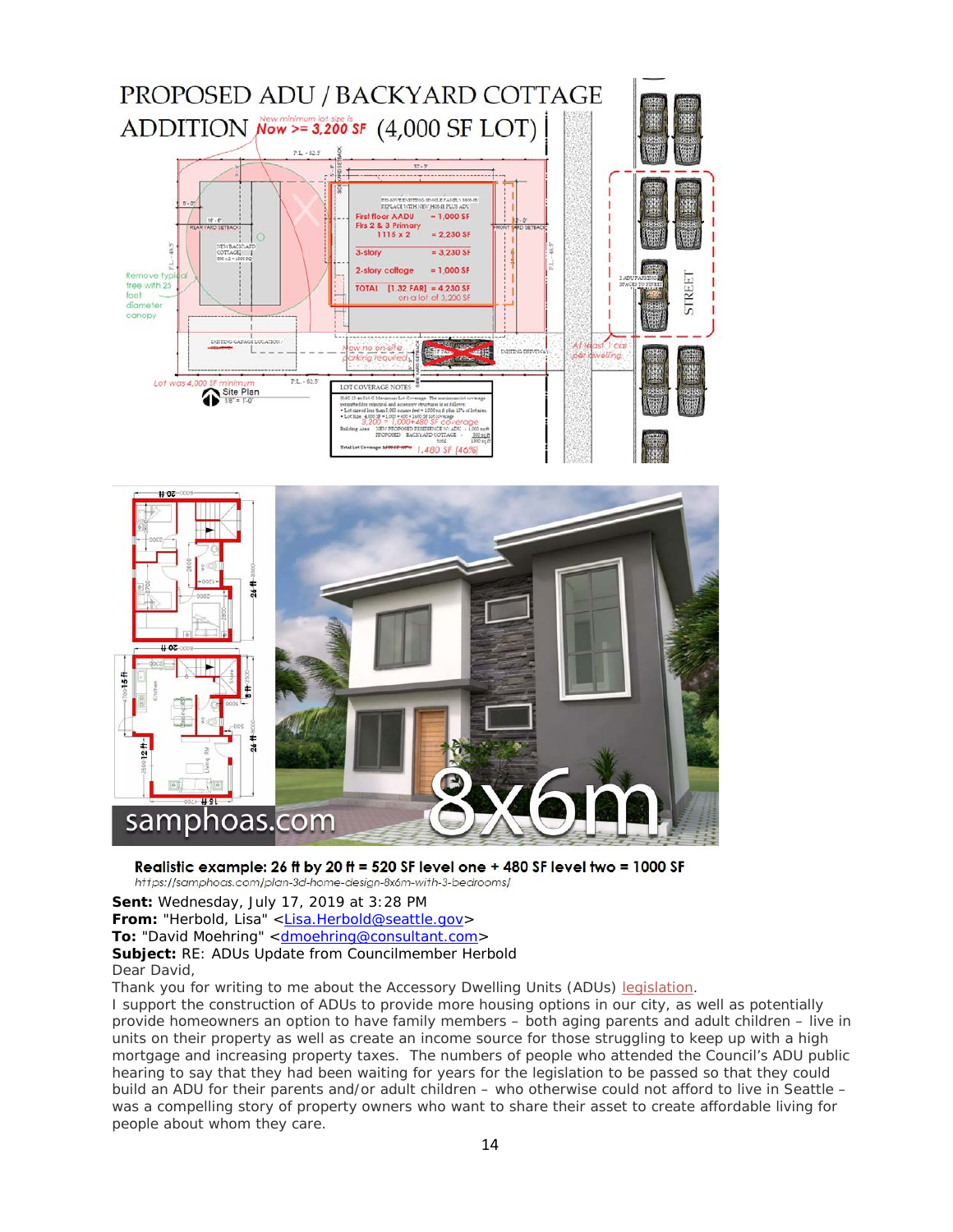My hope is that this legislation will lead to, not only more housing options, but more \*affordable\* longterm housing options. However, I believe that the likely outcomes of this legislation need to be put in perspective. It will neither significantly address our affordable housing needs nor "destroy single-family neighborhoods."

First, I think it's important to recognize that the areas that we refer to as Single Family Zoned areas are not truly exclusively areas for "single families." Individuals and roommates can live in a house together without being a family and ADUs have been legal in these neighborhoods since 2010. Even before passage of this new law, if you live in a Single-Family Zoned neighborhood, you could build a detached unit and rent a room (or more) in your own home.

Secondly, the Environmental Impact Statement (EIS) predicts 4,430 new ADUs will be constructed over the next 10 years. On a per year basis that works out to only 443 ADUs built each year. The total number of acres of single-family zoned land where ADUs can be built under this legislation, totals 35,107 acres across the entire city. If only 443 ADUs are built each year, that's approximately one ADU per 79 acres, across the city. Put another way, under the projection in the EIS, only one ADU per about approximately 12 city square blocks will be built each year. This EIS analysis suggests that this legislation will not dramatically change our neighborhoods.

Councilmember O'Brien brought forth an [amendment](http://seattle.legistar.com/View.ashx?M=F&ID=7501015&GUID=58A6D743-9C65-49B3-BE5C-17888FC50DCA) stating that, in the future, Council intends to impose additional restrictions on short-term rentals in ADUs should significant numbers of ADUs be used exclusively for short-term rentals. I believe it would have been more prudent to limit the number of shortterm rentals allowed in ADUs within the legislation. I proposed an amendment to do so. I voted in favor of the legislation in spite of this amendment not passing because [a report from Puget Sound Sage in 2016](https://pugetsoundsage.org/wp-content/uploads/2016/12/PSS_ShortTermRentals.pdf) indicated that there were 2,817 whole unit listings on Airbnb. If you compare that to the roughly 357,000 housing units in the city, it works out to be 0.79 percent of housing units being used as short-term rentals. If this trend is replicated in the ADU development market and considering the EIS projections of numbers of ADUs to be built over the next ten years, that would suggest that only about 35 of the 4,430 units built over 10 years will be built as short-term rentals. While that number seems to be unrealistically low, I am willing to wait to see what the report says about short-term rental production in ADUs. I also [proposed an amendment](http://seattle.legistar.com/View.ashx?M=F&ID=7514433&GUID=4C49A0FB-2DEE-49BA-990D-F91BEDA9BE10) that before property owners could receive a permit to build a second ADU they would have to own the property for one year, only impacting new owners of property. 20% of single-family properties are currently occupied by renters. These are the properties most vulnerable to the speculative market. The EIS shows that there is, under the new law, more profit to be made by selling ones' property, rather than the possible profit from building 2 ADUs. About 88 renter households each year (according to the EIS) will be displaced when the owners of those properties sell them to a developer who will evict the tenants and build 3 high cost units. My amendment would have limited the likelihood of that occurring. In opposing my amendment my colleagues voted in favor of the interests of a person (or LLC) newly purchasing a property and wishing to develop it, over the interests of the tenants occupying the property in an increasingly speculative single-family market. I don't believe that 88 renter households displaced each year is minimal, as my colleagues seem to believe.

Speculation and concentration of global investment in real estate are a real issues, and as outlined in [this](https://www.ohchr.org/EN/Issues/Housing/Pages/FinancializationHousing.aspx) UN Human Rights Commission report, something that is occurring not just in Seattle, but around the world. There are also several articles about the rise of speculation after the housing market collapses which you can read [here,](https://www.nytimes.com/interactive/2019/06/20/business/economy/starter-homes-investors.html) here, or [here.](https://www.wsj.com/articles/investors-are-buying-more-of-the-u-s-housing-market-than-ever-before-11561023120) The purpose of the amendment was to curb this speculative development; as I said during the vote: "while we cannot prohibit speculative development, this amendment would create a 'speed bump'… creating a more cautious approach." Ultimately the amendment failed.

As I stated in an earlier paragraph, my hope is that this legislation will lead to, not only more housing options, but more \*affordable\* long-term housing options. Although amendments I care about failed, the promise of ADUs hold to provide more affordable housing options, while not guaranteed, can still be realized. Elements of work yet to be done are described in the [Mayor's Executive Order](https://durkan.seattle.gov/wp-content/uploads/2019/07/07.09.19-Accessory-Dwelling-Unit-EO.pdf) which among other things, calls for:

- 1. The submission of ADU designs to **streamline and lower the costs and permitting** process by making **pre-approved plans available at low or no cost** to homeowners.
- 2. That the Department of Construction and Inspection (SDCI) support innovative prefab and modular construction methods, and to issue construction notices within 30 days for homeowners using a pre-approved plan.
- 3. SDCI will hire a staff member, otherwise known as a navigator, to help through the permitting process.
- 4. The pilot Home Repair Program outlined in the Affordability and Finance plan, passed by the City [Council last month,](https://herbold.seattle.gov/administrative-junction-reuse-and-recycle-with-shredding-june-29th-arts-in-nature-festival-june-29th-30th-lunch-learn-the/) will allow for low-interest financing through the Office of Housing to help lowincome homeowners create ADUs which will be **[affordable at 80% area medium income](http://www.seattle.gov/Documents/Departments/Housing/PropertyManagers/IncomeRentLimits/2019%20RHP%20Income%20Limits.pdf)**.

Again, thank you for writing me about this legislation and for your advocacy - whether in support or in opposition.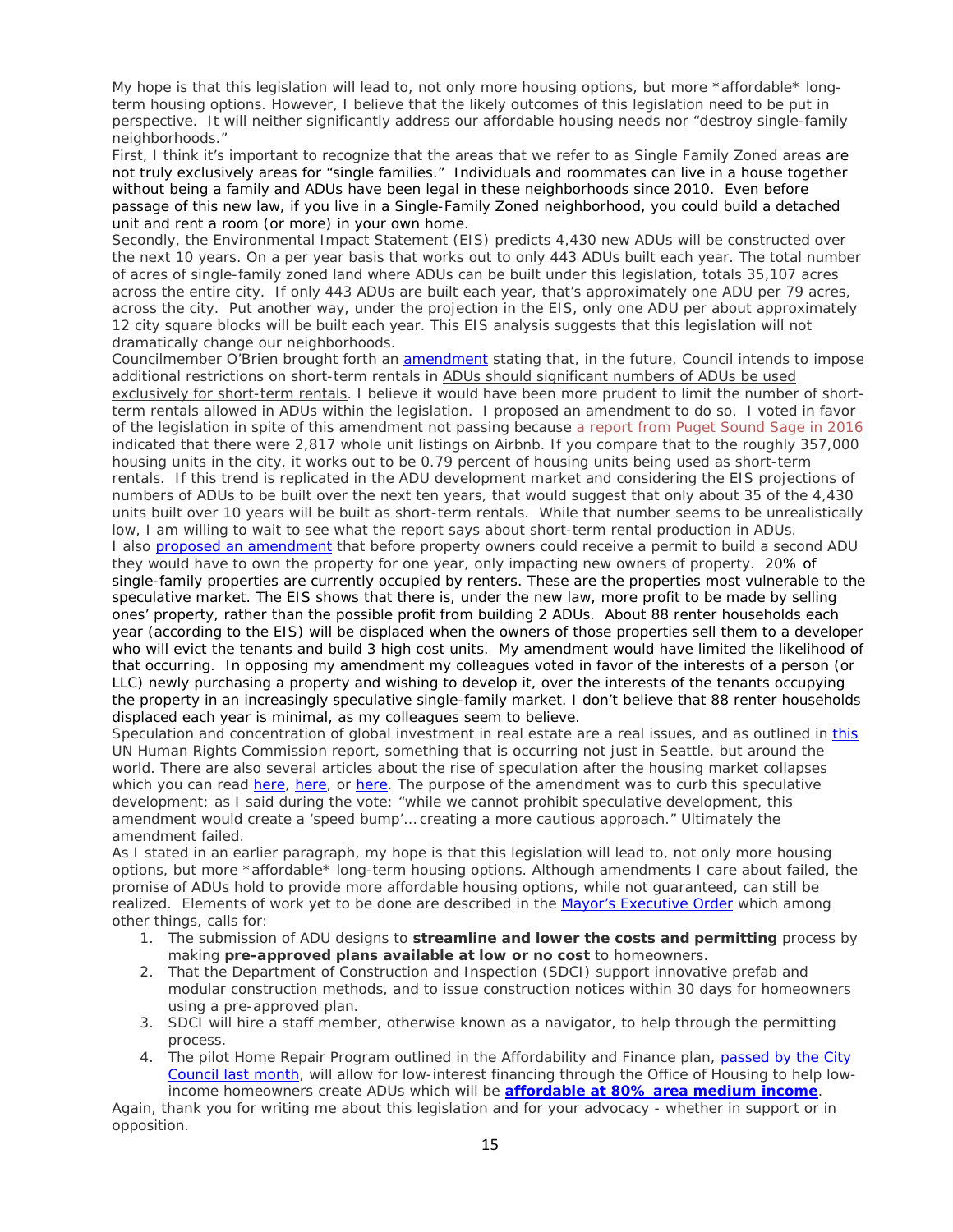Best,

Les. a. Skrtold

Lisa Herbold District 1 Councilmember, Chair Civil Rights, Utilities, Economic Development, and Arts Committee 206-684-8803 [lisa.herbold@seattle.gov](mailto:lisa.herbold@seattle.gov) P. S. Please feel free to [click on this link](http://seattle.us12.list-manage.com/subscribe?u=11a79978ca7225050bfabf7ad&id=bdd26bccf2) to sign up for my weekly blog posts! From: annie sensingvitality.com [<annie@sensingvitality.com>](mailto:annie@sensingvitality.com) Sent: Wednesday, July 17, 2019 8:36 AM To: Carolyn Rodenberg [<carolynrodenberg@mindspring.com>](mailto:carolynrodenberg@mindspring.com); heidi calyxsite.com [<heidi@calyxsite.com>](mailto:heidi@calyxsite.com); Libs Schlater [<mschlater7108@gmail.com>](mailto:mschlater7108@gmail.com); Clark Casebolt [<casebolt.clark@gmail.com>](mailto:casebolt.clark@gmail.com); Alanna Ruddell [<alanna.ruddell@gmail.com>](mailto:alanna.ruddell@gmail.com); John Thoe [<johnthoe@gmail.com>](mailto:johnthoe@gmail.com); Steve Zemke [<stevezemke@msn.com>](mailto:stevezemke@msn.com); David Moehring [<dmoehring@consultant.com>](mailto:dmoehring@consultant.com); Vandna H. Milligan [<vandna@gmail.com>](mailto:vandna@gmail.com); Martha Baskin [<mobaskin@earthlink.net>](mailto:mobaskin@earthlink.net); Stuart Niven [<panorarbor@gmail.com>](mailto:panorarbor@gmail.com) Subject: Latest illegal cutting 19th NE and Northgate way/105th

Hi everyone-

This travesty happened just yesterday and the day (s) before- The owner of this house is a retired logger who cut this himself, used the excuse that the neighbor was complaining of the tree dropping needles or concern that the tree would fall on his house. When folks asked the neighbor if this was true the neighbor denied itsaying they did not want the tree cut.

The Merlin Raptor people were there last night with scopes to watch the babies in the nest at the top of this tree! I gave them our flyers and talk to them and took their flyers. They have data from 2000 for documenting all the Merlin nests in the city. The city stopped him because of the nests- we think.

Candidate John Lombard of District 5 was there-I talked him for quite a while —as well as 20-30 neighbors at the Victory Heights ice cream social that was going on at the same time. Lombard agreed that a moratorium was absolutely the way to go until we get this ordinance passed. He was in support of the new ordinance.

we need to post this picture and share it, as well as complain to the city about this travesty. As you can see it's the tallest tree around that block, and maybe several blocks.

I encouraged everyone there to write and call about it.

We're working on our Neighborhood Treekeepers action plan email which will go out tomorrow.

Carolyn- This is a perfect place for the "tree at risk" sign that you guys have.

Thanks everyone for spreading the word and also calling/complaining about this.

Annie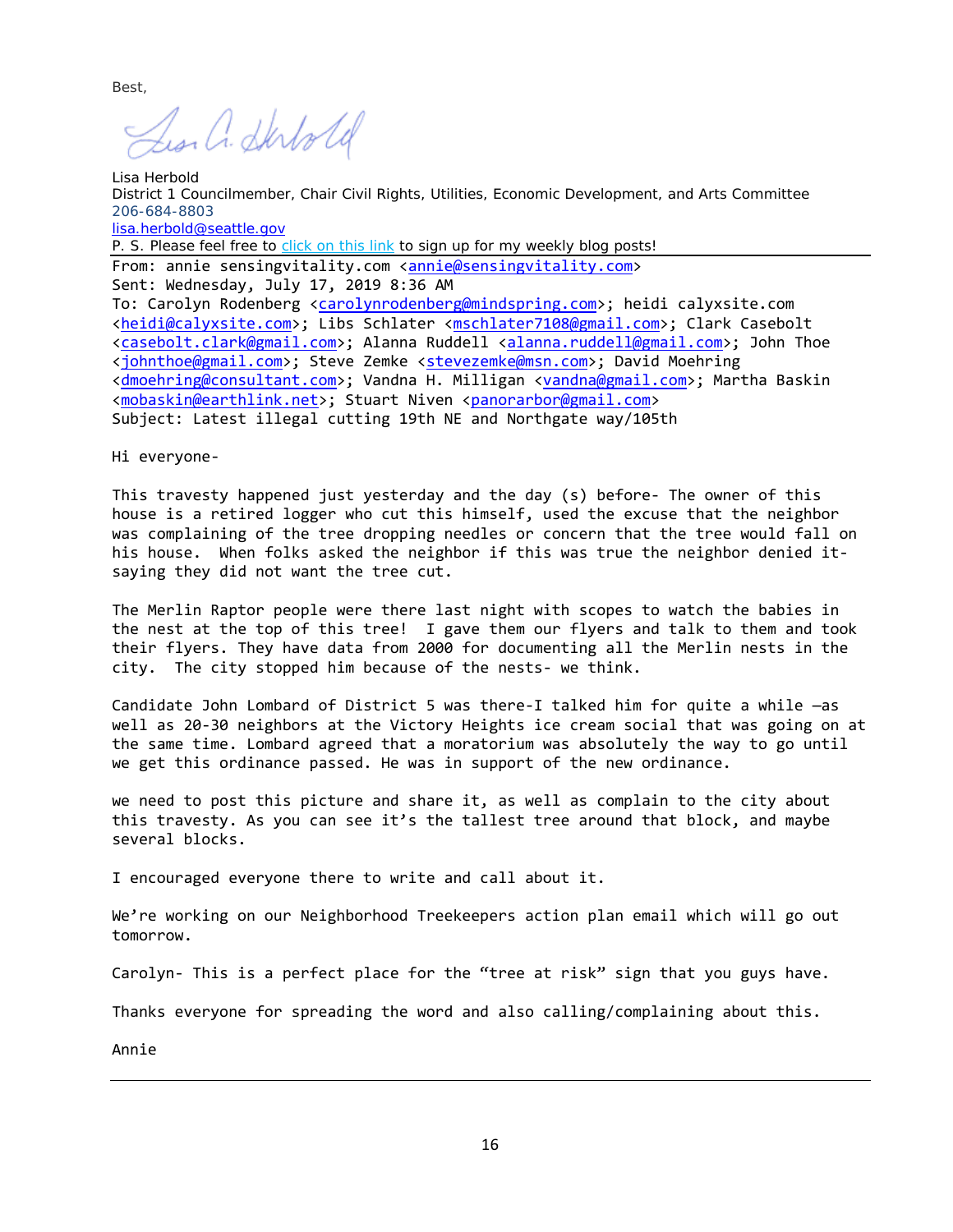**From:** Anne Siems [<annesiemsart@gmail.com>](mailto:annesiemsart@gmail.com) **Sent:** Wednesday, July 10, 2019 8:07 PM **To:** [dmoehring@consultant.com;](mailto:dmoehring@consultant.com) [ovaltinelatte@hotmail.com;](mailto:ovaltinelatte@hotmail.com) heidi calyxsite.com [<heidi@calyxsite.com>](mailto:heidi@calyxsite.com) **Subject:** Fwd: Seattle's vanishing tree canopy

Sent from my iPad

Begin forwarded message: **From:** K Schultz [<kirischultz@gmail.com>](mailto:kirischultz@gmail.com) **Date:** July 10, 2019 at 6:46:06 PM PDT **To:** Anne Siems [<annesiemsart@gmail.com>](mailto:annesiemsart@gmail.com) **Subject: Re: Seattle's vanishing tree canopy**

There are THREE areas close to us that have been effectively wooded since we've lived here: 1) 48 44th Ave. S/98118. No photos, but here's the listing for 2 lots on 0.25 acre, propped up over Genesee Park. [https://www.redfin.com/WA/Seattle/48-44th-Ave-S-98118/home/101809744#marketing-remarks](https://www.redfin.com/WA/Seattle/48-44th-Ave-S-98118/home/101809744#marketing-remarks-scroll)[scroll](https://www.redfin.com/WA/Seattle/48-44th-Ave-S-98118/home/101809744#marketing-remarks-scroll)

2) 44th Ave. S and S. Angeline/98118. Three lots are apparently for sale, but not sold. Neighbors note that easement and water lines are a concern and there is a semi-abandoned house adjacent to the lots (tied up in family drama). Here are the photos I just took there:

# **3 lots 44th Ave S+S. [Angeline.jpg](https://drive.google.com/file/d/1KNleD8L0yLdQG3sDtdULwJ6wsw95Rzs3/view?usp=drive_web)**

# **44th Ave. S+S [Angeline.jpg](https://drive.google.com/file/d/1gz-XrqWIsReI4nvwR1SjDkqa9Ml36UkG/view?usp=drive_web)**

# **3 lots 44th Ave S+S. [Angeline.jpg](https://drive.google.com/file/d/1TETC6z3wVdaN74cDZbOO3jY8ZIKiqlQQ/view?usp=drive_web)**

3) 46th Ave. S and S. Angeline/98118. Apparently 3 lots have been sold on the hillside (on the left, between the blue house with the curved windows and the cell phone tower, both of which have been installed in the last 14 years or so). I spoke to someone who described that the lot adjacent to the road was bought "by someone who just wanted to have some property in Columbia City" and doesn't plan to build, but there are plans to build on the other 2 lots. No signs up for development, but these would be very easy to miss due to easement challenges.

# **2+1 lots 46th Ave. S+S. Angeline [\(closer\).jpg](https://drive.google.com/file/d/10ihIASH2baGUtaxH8EQyD7Nr_BcExisD/view?usp=drive_web)**

# **2+1 lots 46th Ave S+S. [Angeline.jpg](https://drive.google.com/file/d/1vPi5_1a0mkhS_kl3ymJPnCYZ-HpI2ROX/view?usp=drive_web)**

That's what I've got. We are, frankly, burned out by the overdevelopment and gentrification of Columbia City right now. If you and your partner have ideas, I'd love to help out however I can. If you're a developer, I hope to God I haven't just handed you some juicy properties...but I remain at heart an optimist as well as a lover of arboreal cover.

Kind regards, Kiri

On Wed, Jul 10, 2019 at 5:21 PM Anne Siems [<annesiemsart@gmail.com>](mailto:annesiemsart@gmail.com) wrote:

Hi Kirk,

Quickly, send pics and exact street address.Mayeb we are early enough to intervene.

My partner David who is an architect and been tryign to hold the city accountable property by property is cc'd and he needs the info,asap.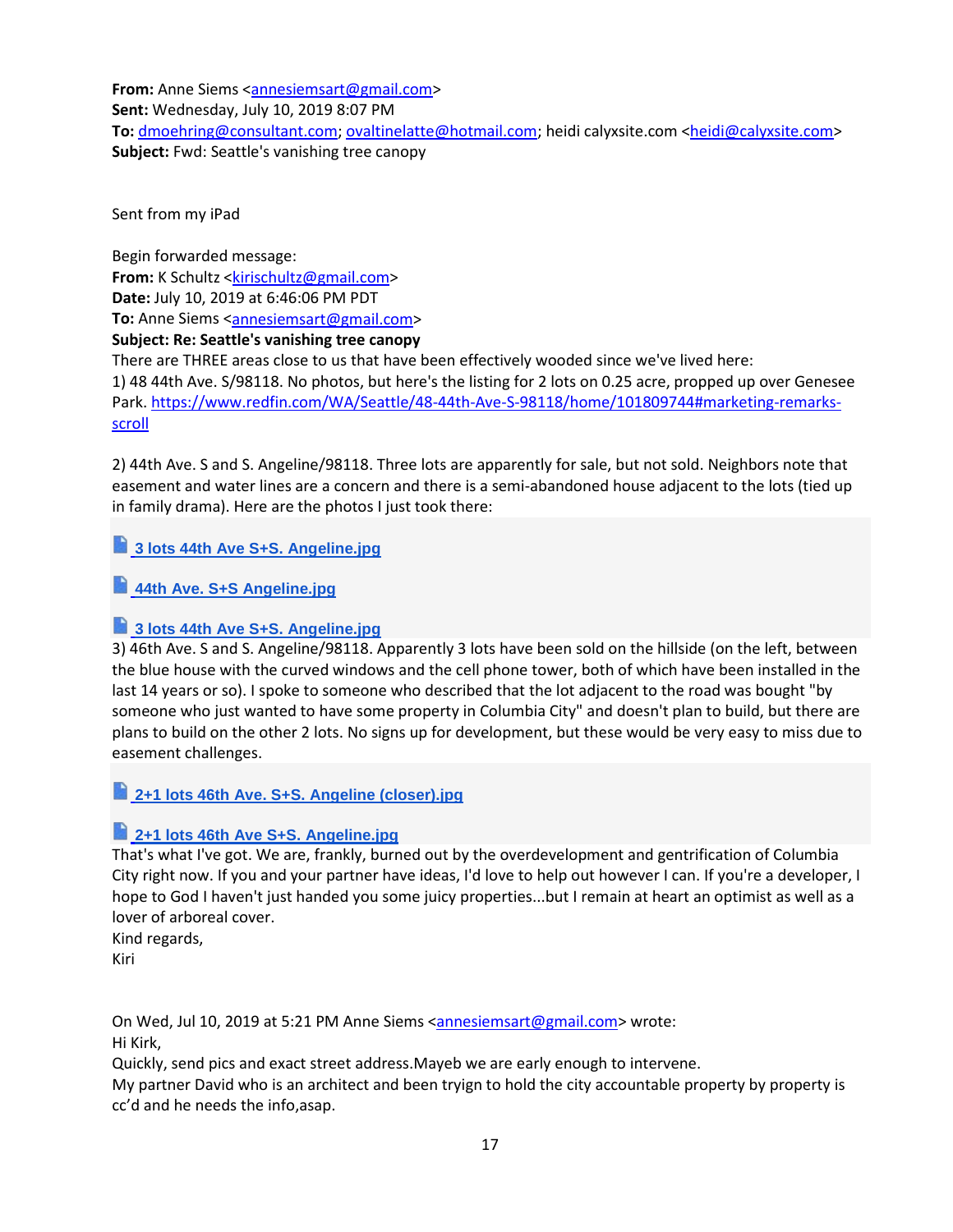is there a yellow sign up about building plans? You must fight this with us! Warmly, Anne

Sent from my iPad

> On Jul 10, 2019, at 12:40 PM, K Schultz [<kirischultz@gmail.com>](mailto:kirischultz@gmail.com) wrote:

>

> I saw the post on Vanishing Seattle/FB. We have owned our home in Columbia City for 20 years. Our home is 98 years old, in a valley facing a gorgeous ridge of old trees (a number of big leaf maples, but also spruce and cedars mixed among them). We've raised our kids and documented them growing in front of one of our apple trees.

>

> Recently, 2 hillside lots that have never been developed were put up for sale. I spoke with a neighbor who > 1) thinks it might have been 3 lots (not 2) and

> 2) that they've sold.

>

> It looked like there was also some "pruning" occurring earlier today.

>

> Another neighbor has reported that two OTHER lots in a similar situation have gone up for sale (on a steep slope that has been filled with trees since we moved here, and is adjacent to one of our neighborhood's OLD pedestrian staircases on a dead end).

>

> We have kept the beautiful Western Red Cedar in front of our house and have cultivated maples and two apple trees as well gardening as much of our small corner lot as we can. Sometime this week, Kemp will "prune" our Western Red Cedar away from the power lines again.

>

> If you are writing and documenting vanishing tree cover, please get in touch--this might be an excellent opportunity to take some "before" pictures of a neighborhood that many of us "old-timers" do see disappearing as Columbia City gentrification goes crazy.

>

> --Kiri Schultz/98118

**From:** Anne Siems [<annesiemsart@gmail.com>](mailto:annesiemsart@gmail.com)

**Sent:** Wednesday, July 10, 2019 9:46 PM

To: [dmoehring@consultant.com;](mailto:dmoehring@consultant.com) heidi calyxsite.com [<heidi@calyxsite.com>](mailto:heidi@calyxsite.com); [panorarbor@gmail.com;](mailto:panorarbor@gmail.com) [ovaltinelatte@hotmail.com;](mailto:ovaltinelatte@hotmail.com) [neighborhoodtreekeepers@gmail.com](mailto:neighborhoodtreekeepers@gmail.com) **Subject:** This evening on 70th/19th in Ballard

Massacre.

I wish the city would punish them by not allowing them to add the DADU ( or sell with property rights to DADU.That would be the right thing to do. Shameful.

18